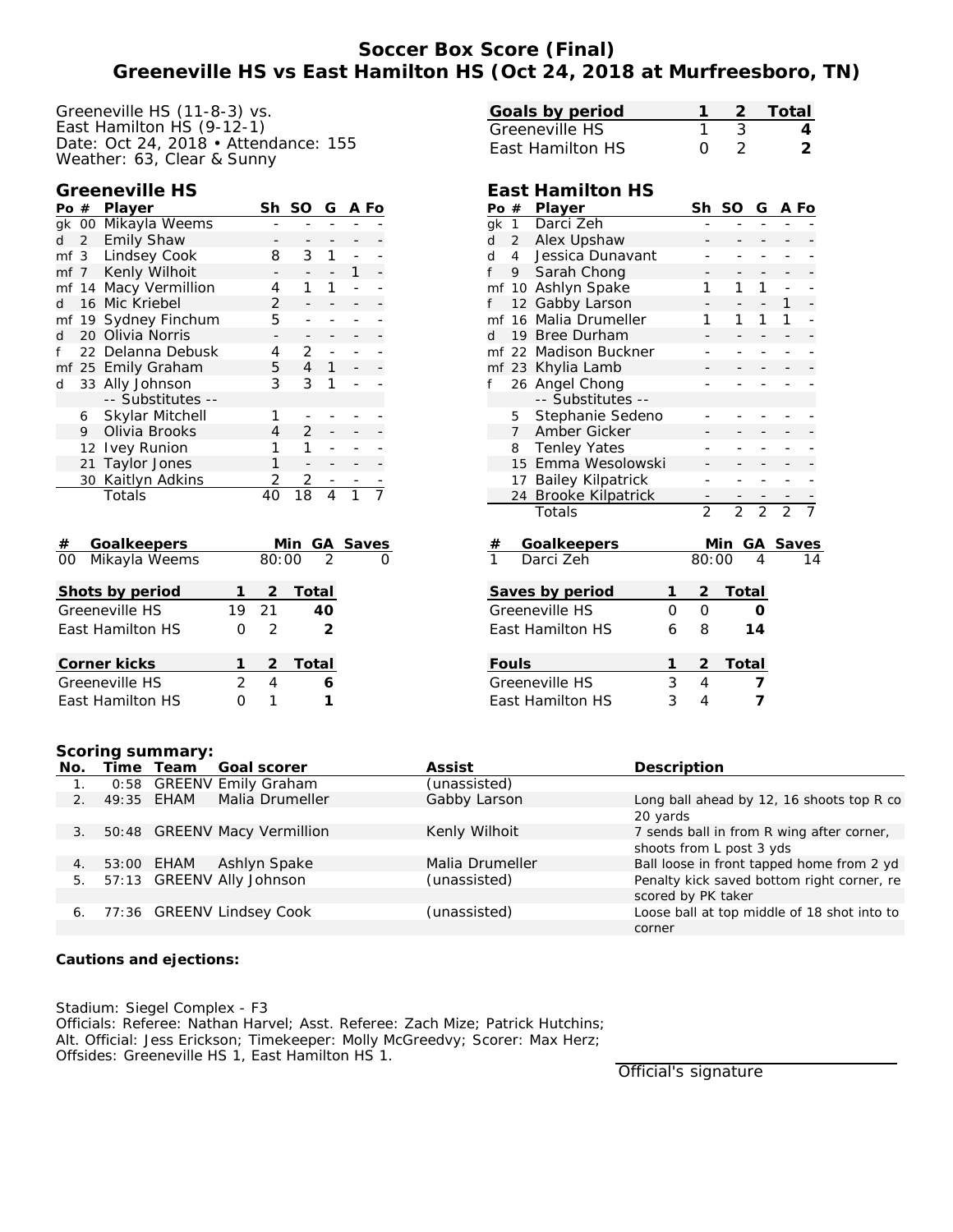# **Play-by-Play Summary (1st period) Greeneville HS vs East Hamilton HS (Oct 24, 2018 at Murfreesboro, TN)**

**East Hamilton HS Starters:**

**Greeneville HS Starters:**

| МF | 3   | Lindsey Cook    | GК |                   | Darci Zeh              |
|----|-----|-----------------|----|-------------------|------------------------|
| F. | 22  | Delanna Debusk  | D  | 2                 | Alex Upshaw            |
| МF | 19  | Sydney Finchum  | D  | 4                 | Jessica Dunavant       |
| МF |     | 25 Emily Graham | F. | 9                 | Sarah Chong            |
| D  | 33  | Ally Johnson    | MF | 10                | Ashlyn Spake           |
| D  | 16  | Mic Kriebel     | F. | $12 \overline{ }$ | Gabby Larson           |
| D  | 20. | Olivia Norris   | MF | 16                | Malia Drumeller        |
| D  | 2   | Emily Shaw      | D  | 19                | <b>Bree Durham</b>     |
| МF | 14  | Macy Vermillion | F. | 26                | Angel Chong            |
| GК | 00  | Mikayla Weems   | MF | 22                | <b>Madison Buckner</b> |
| МF |     | Kenly Wilhoit   | MF | 23                | Khylia Lamb            |
|    |     |                 |    |                   |                        |

00:00 Mikayla Weems at goalie for Greeneville HS.

00:00 Darci Zeh at goalie for East Hamilton HS.

00:58 GOAL by GREENVIL Emily Graham (FIRST GOAL).

## **GREENEVILLE HS 1, EAST HAMILTON HS 0**

Cross into box bobbled by goalie, rebound tapped in near R post

- 02:30 Shot by GREENVIL Sydney Finchum WIDE LEFT.
- 06:32 Shot by GREENVIL Emily Graham, SAVE Darci Zeh.
- 07:15 EHAM substitution: Tenley Yates for Khylia Lamb.
- 08:13 [08:00] [08:13] Shot by GREENVIL Sydney Finchum BLOCKED.
- 08:18 Corner kick by GREENVIL Ally Johnson [08:18].
- 08:35 Shot by GREENVIL Mic Kriebel BLOCKED.
- 09:52 Corner kick by GREENVIL Ally Johnson [09:52].
- 10:57 Shot by GREENVIL Delanna Debusk BLOCKED.
- 12:48 Shot by GREENVIL Delanna Debusk, SAVE Darci Zeh.
- 13:24 GREENVIL substitution: Skylar Mitchell for Delanna Debusk.
- 13:24 EHAM substitution: Stephanie Sedeno for Tenley Yates.
- 13:24 EHAM substitution: Bailey Kilpatrick for Sarah Chong.
- 14:37 Header Shot by GREENVIL Macy Vermillion BLOCKED.
- 14:46 Shot by GREENVIL Skylar Mitchell BLOCKED. Foul on Greeneville HS.
- 15:42 EHAM substitution: Amber Gicker for Malia Drumeller.
- 15:42 GREENVIL substitution: Delanna Debusk for Skylar Mitchell.
- 15:42 GREENVIL substitution: Olivia Brooks for Macy Vermillion.
- 15:42 GREENVIL substitution: Ivey Runion for Emily Graham.
- 16:34 Shot by GREENVIL Lindsey Cook HIGH. Foul on East Hamilton HS.
- 19:18 GREENVIL substitution: Taylor Jones for Sydney Finchum.
- 19:18 EHAM substitution: Malia Drumeller for Madison Buckner.
- 22:40 GREENVIL substitution: Kaitlyn Adkins for Delanna Debusk.
- 23:45 EHAM substitution: Khylia Lamb for Stephanie Sedeno.
- 24:48 Shot by GREENVIL Lindsey Cook WIDE LEFT. Foul on East Hamilton HS.
- 26:15 Shot by GREENVIL Ally Johnson, SAVE Darci Zeh.
- 27:36 Shot by GREENVIL Ivey Runion, SAVE Darci Zeh.
- 28:24 Shot by GREENVIL Taylor Jones WIDE RIGHT.
- 28:20 GREENVIL substitution: Macy Vermillion for Olivia Brooks.
- 29:43 EHAM substitution: Sarah Chong for Malia Drumeller.
- 29:43 GREENVIL substitution: Emily Graham for Mic Kriebel.
- 30:25 Shot by GREENVIL Lindsey Cook, SAVE Darci Zeh.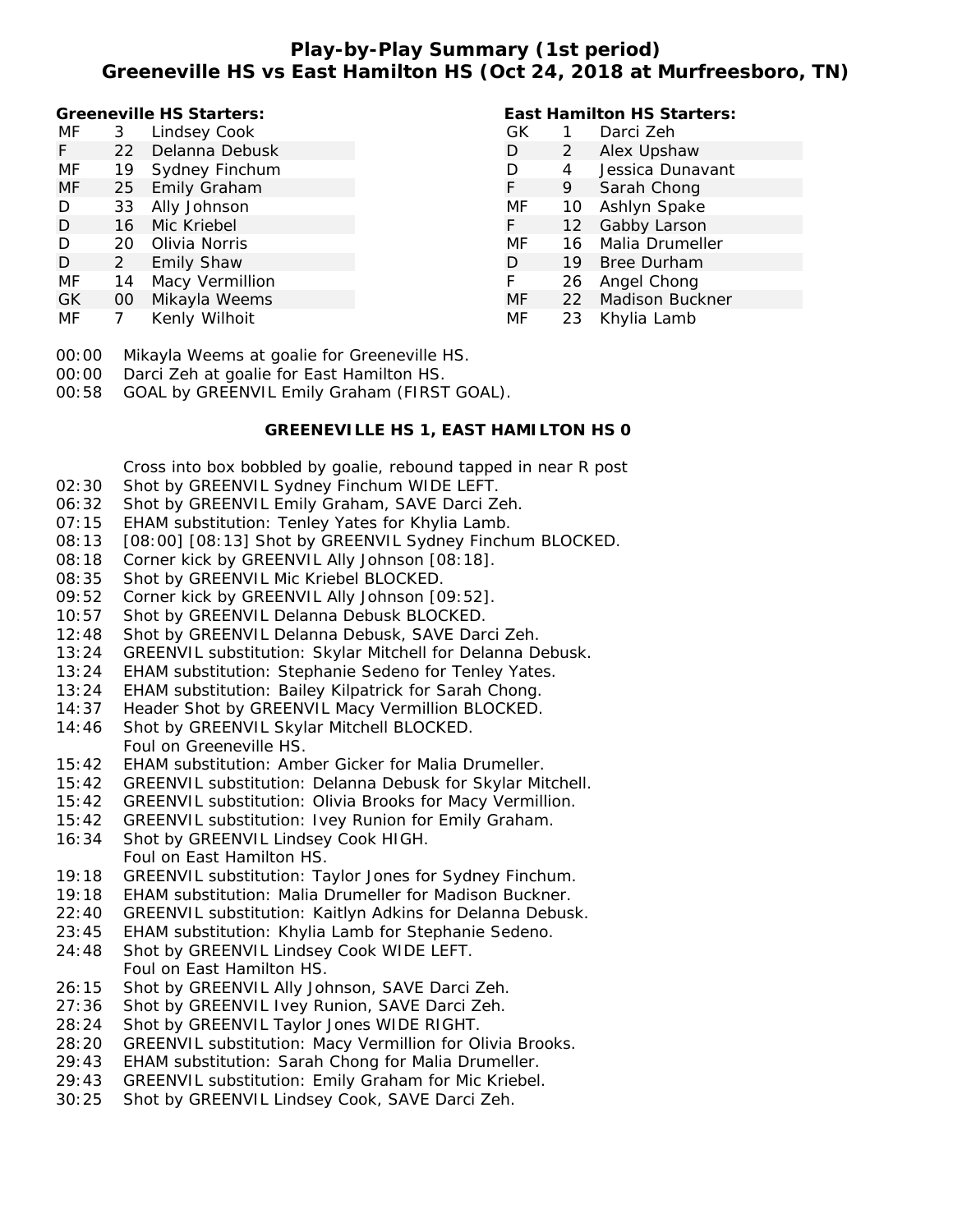## **Play-by-Play Summary (1st period)**

## **Greeneville HS vs East Hamilton HS (Oct 24, 2018 at Murfreesboro, TN)**

- 31:53 Shot by GREENVIL Macy Vermillion HIGH.
- 32:02 GREENVIL substitution: Sydney Finchum for Lindsey Cook. Foul on East Hamilton HS.
- 34:02 GREENVIL substitution: Delanna Debusk for Ivey Runion.
- 36:20 Shot by GREENVIL Kaitlyn Adkins, SAVE Darci Zeh.
- 36:47 Shot by GREENVIL Emily Graham HIGH.
- 37:24 GREENVIL substitution: Skylar Mitchell for Macy Vermillion.
- 37:24 EHAM substitution: Bailey Kilpatrick for Amber Gicker. Foul on Greeneville HS.
- 39:25 Shot by GREENVIL Sydney Finchum WIDE LEFT. Foul on Greeneville HS.
- 40:00 End of period [40:00].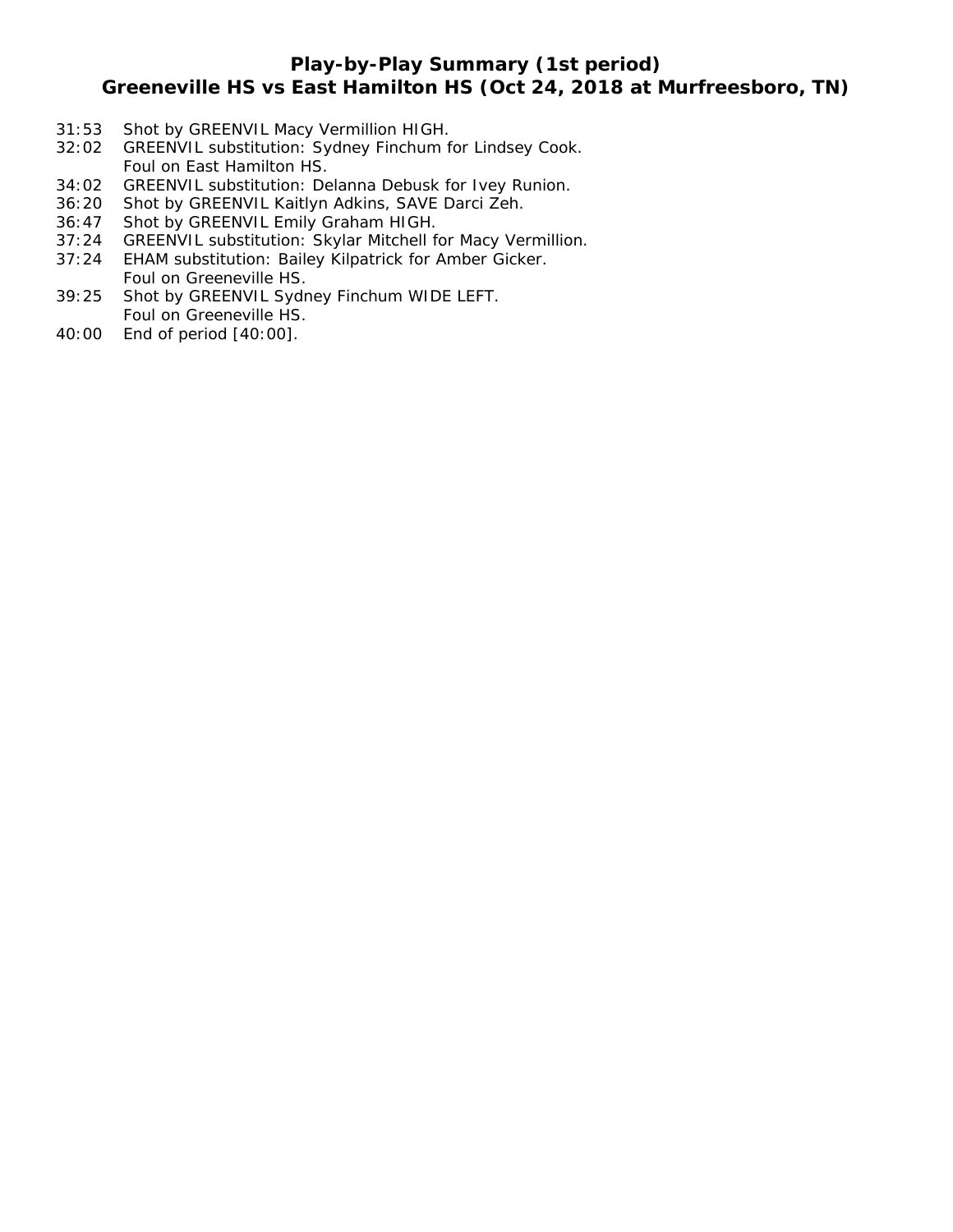# **Play-by-Play Summary (2nd period) Greeneville HS vs East Hamilton HS (Oct 24, 2018 at Murfreesboro, TN)**

- 40:00 Start of 2nd period [40:00].
- 40:00 For GREENVIL: #3 Lindsey Cook, #22 Delanna Debusk, #25 Emily Graham, #19 Sydney Finchum, #33 Ally Johnson, #16 Mic Kriebel, #20 Olivia Norris, #2 Emily Shaw, #14 Macy Vermillion, #00 Mikayla Weems, #7 Kenly Wilhoit.
- 40:00 For EHAM: #9 Sarah Chong, #10 Ashlyn Spake, #2 Alex Upshaw, #12 Gabby Larson, #4 Jessica Dunavant, #1 Darci Zeh, #23 Khylia Lamb, #19 Bree Durham, #26 Angel Chong, #16 Malia Drumeller, #5 Stephanie Sedeno. Foul on Greeneville HS.
- 43:09 Shot by GREENVIL Emily Graham, SAVE Darci Zeh. Foul on East Hamilton HS.
- 44:58 Shot by GREENVIL Lindsey Cook HIT CROSSBAR.
- 45:06 Header Shot by GREENVIL Emily Graham, SAVE Darci Zeh.
- 45:27 EHAM substitution: Madison Buckner for Stephanie Sedeno.
- 48:00 Shot by GREENVIL Macy Vermillion WIDE.
- 48:24 Corner kick by GREENVIL Kenly Wilhoit [48:24].
- 49:35 GOAL by EHAM Malia Drumeller, Assist by Gabby Larson.

## **GREENEVILLE HS 1, EAST HAMILTON HS 1**

\*Long ball ahead by 12, 16 shoots top R corner from 20 yards

- 50:39 Corner kick by GREENVIL Kenly Wilhoit [50:39].
- 50:48 GOAL by GREENVIL Macy Vermillion, Assist by Kenly Wilhoit.

#### **GREENEVILLE HS 2, EAST HAMILTON HS 1**

\*7 sends ball in from R wing after corner, 14 shoots from L post 3 yds

- 51:59 Shot by GREENVIL Delanna Debusk, SAVE Darci Zeh.
- 53:00 GOAL by EHAM Ashlyn Spake, Assist by Malia Drumeller.

## **GREENEVILLE HS 2, EAST HAMILTON HS 2**

\*Ball loose in front tapped home from 2 yds

- 53:11 Shot by GREENVIL Lindsey Cook HIT CROSSBAR.
- 53:15 Shot by GREENVIL Delanna Debusk BLOCKED.
- 53:25 Shot by GREENVIL Sydney Finchum BLOCKED.
- 54:21 EHAM substitution: Stephanie Sedeno for Ashlyn Spake.
- 53:00 EHAM substitution: Bailey Kilpatrick for Sarah Chong.
- 55:37 GREENVIL substitution: Kaitlyn Adkins for Delanna Debusk.
- 55:37 EHAM substitution: Amber Gicker for Bree Durham.
- 56:30 Offside against Greeneville HS. Foul on East Hamilton HS.
- 57:10 PENALTY KICK by GREENVIL Ally Johnson MISSED, save Darci Zeh.
- 57:13 GOAL by GREENVIL Ally Johnson.

#### **GREENEVILLE HS 3, EAST HAMILTON HS 2**

\*Penalty kick saved bottom right corner, rebound scored by PK taker

- 57:56 EHAM substitution: Ashlyn Spake for Stephanie Sedeno.
- 58:52 GREENVIL substitution: Ivey Runion for Emily Graham.
- 58:52 EHAM substitution: Sarah Chong for Amber Gicker. Foul on Greeneville HS. Foul on East Hamilton HS.
- 60:44 Shot by GREENVIL Lindsey Cook BLOCKED.
- 61:05 Shot by GREENVIL Kaitlyn Adkins, SAVE Darci Zeh.
- 61:45 EHAM substitution: Stephanie Sedeno for Khylia Lamb.